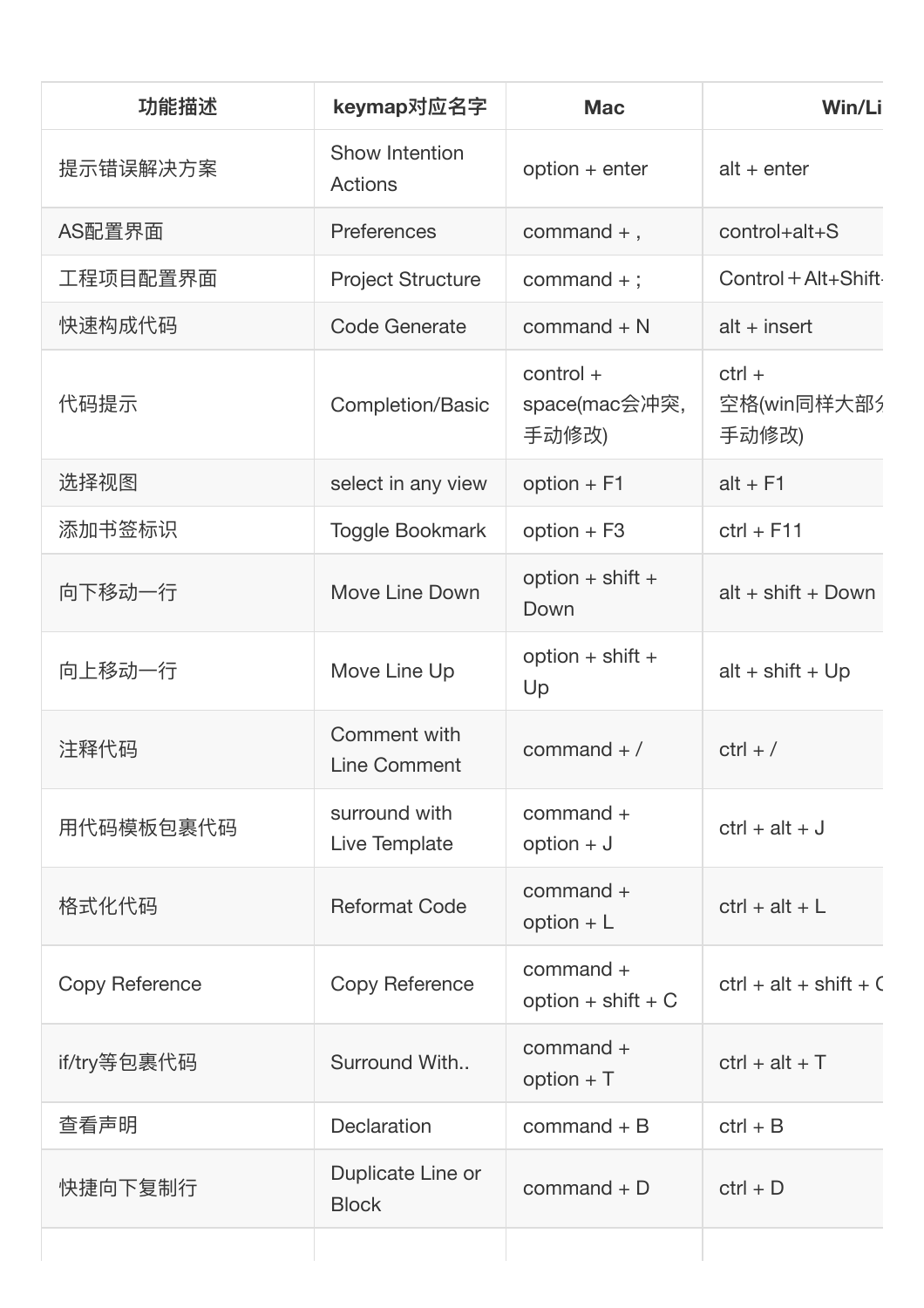| 删除行      | Delete Line                           | $command +$<br>delete       | $ctrl + Y$            |
|----------|---------------------------------------|-----------------------------|-----------------------|
| 快捷最近打开   | <b>Recent Files</b>                   | command $+ E$               | $ctrl + E$            |
| 查找       | <b>Edit Find/Find</b>                 | command $+$ F               | $ctrl + F$            |
| 文件方法结构   | <b>File Structure</b>                 | command $+$ F12             | $ctrl + F12$          |
| 显示书签     | <b>Show Bookmarks</b>                 | command $+ F3$              | shift $+$ F11         |
| 代码高亮向下查找 | Move To Next<br>Occurrence            | command $+$ G               | F                     |
| 代码高亮向上查找 | <b>Move To Previous</b><br>Occurrence | $command + shift$<br>$+$ G  | $shift + F3$          |
| 按照模板生成代码 | <b>Insert Live</b><br>Template        | command $+$ J               | $ctrl + J$            |
| 定位到行     | Navigate/Line                         | command $+L$                | $ctrl + G$            |
| 快速到行首/尾  | Move Caret to<br>Line Start/End       | $command +$<br>Left/Right   | ctrl + Left/Right     |
| 代码折叠/展开  | Collapse/Expand                       | $command +$<br>减号/加号        | ctrl + 减号/加号          |
| 查找类      | Navigate/Class                        | command $+$ O               | $ctrl + N$            |
| 多行注释     | **Code/Comment<br>$**$                | $command +$<br>option $+ /$ | $ctrl + alt + l$      |
| 格式化代码    | <b>Reformat Code</b>                  | $command +$<br>option $+L$  | $ctrl + alt + L$      |
| 提示参数类型   | Parameter Info                        | command $+$ P               | $ctrl + P$            |
| 查找替换     | Replace                               | command $+$ R               | $ctrl + R$            |
| 查找命令     | <b>Find Action</b>                    | $command + shift$<br>$+A$   | $ctrl + shift + A$    |
| 拷贝文件路径   | <b>Copy Paths</b>                     | $command + shift$<br>$+ C$  | $ctrl + shift + C$    |
| 移动代码块    | <b>Move Statement</b>                 | $command + shift$           | $ctrl + shift + down$ |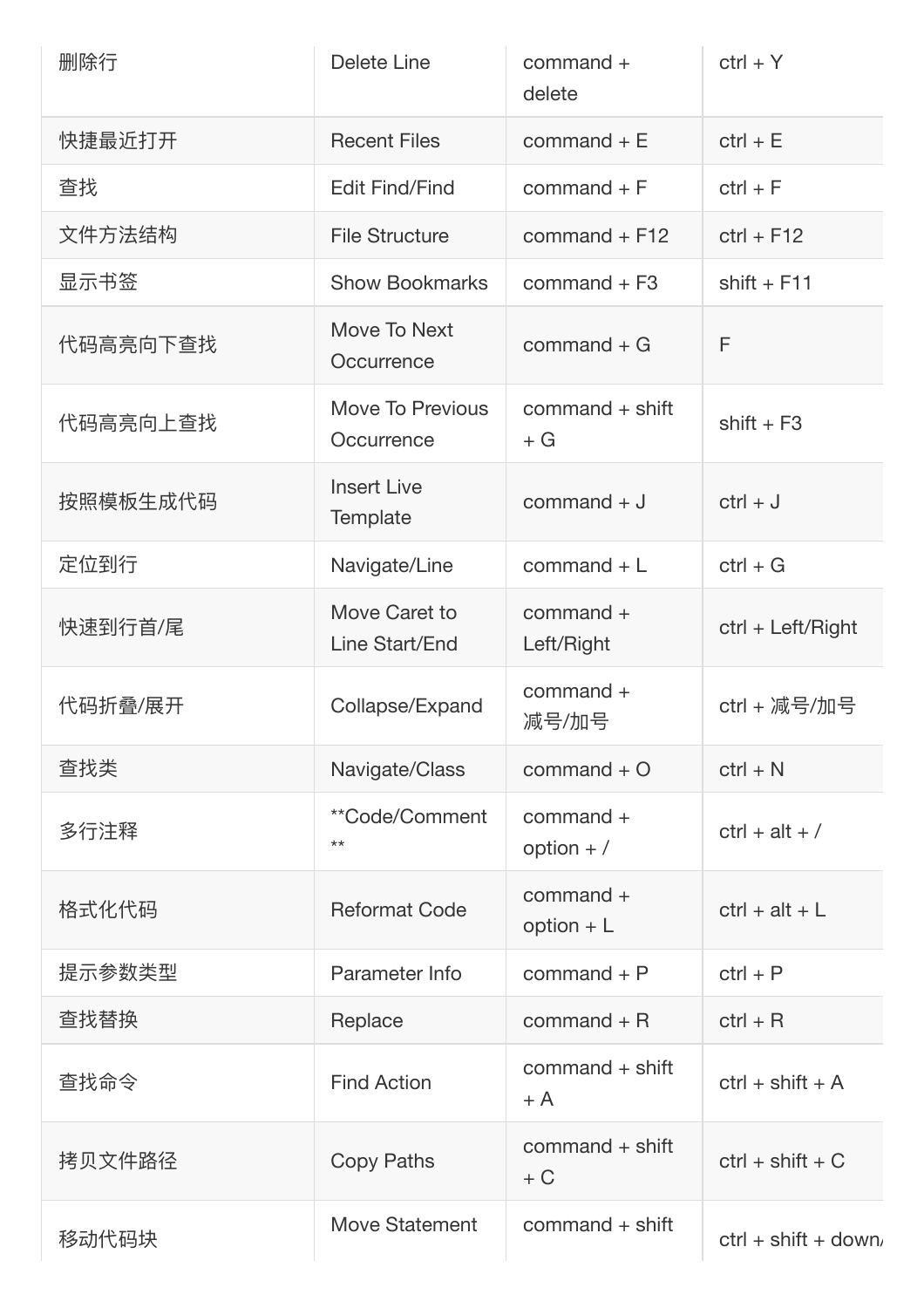|              | Up/Down                                     | + down/up                          |                                   |
|--------------|---------------------------------------------|------------------------------------|-----------------------------------|
| 代码补全         | <b>Complete Current</b><br><b>Statement</b> | $command + shift$<br>$+$ enter     | $ctrl + shift + enter$            |
| 全路径查找        | Find in Path                                | $command + shift$<br>$+ F$         | $ctrl + shift + F$                |
| 代码高亮         | <b>Highlight Usages</b><br>in File          | $command + shift$<br>$+ F7$        | $alt + J$                         |
| 窗口内所有代码折叠/展开 | Collapse/Expand<br>All                      | $command + shift$<br>+ 减号/加号       | $ctrl + shift + \overline{m} = 7$ |
| 查找文件         | Navigate/File                               | $command + shift$<br>$+O$          | $ctrl + shift + N$                |
| 全路径中替换       | Replace in Path                             | $command + shift$<br>$+ R$         | $ctrl + shift + R$                |
| 大小写转换        | <b>Toggle Case</b>                          | $command + shift$<br>$+U$          | $ctrl + shift + U$                |
| 显示粘贴版历史      | Paste from<br><b>History</b>                | $command + shift$<br>$+V$          | $ctrl + shift + V$                |
| 快速查找定义       |                                             | $common +$<br>space                | $ctrl + shift + l$                |
| 粘贴           | Paste                                       | $command + V$                      | $ctrl + V$                        |
| 复制           | Copy                                        | command $+ C$                      | $ctrl + C$                        |
| 去除无效包引用      | Optimize Imports                            | $control + option +$<br>$\bigcirc$ | $ctrl + alt + O$                  |
| 显示类关系继承体系    | <b>Type Hierarchy</b>                       | $control + H$                      | $ctrl + H$                        |
| 快速覆写方法       | override Methods                            | $control + O$                      | $ctrl + O$                        |
| 查找调用的位置      | Call hierarchy                              |                                    | $control + option +$              |
| 添加书签         | Toggle Bookmark                             | F <sub>3</sub>                     | F11                               |
| 扩大缩小选中范围     | Extend<br>Selection/Shrink<br>Selection     | $option +$<br>UP/Down              | $ctrl + W + shift + W$            |